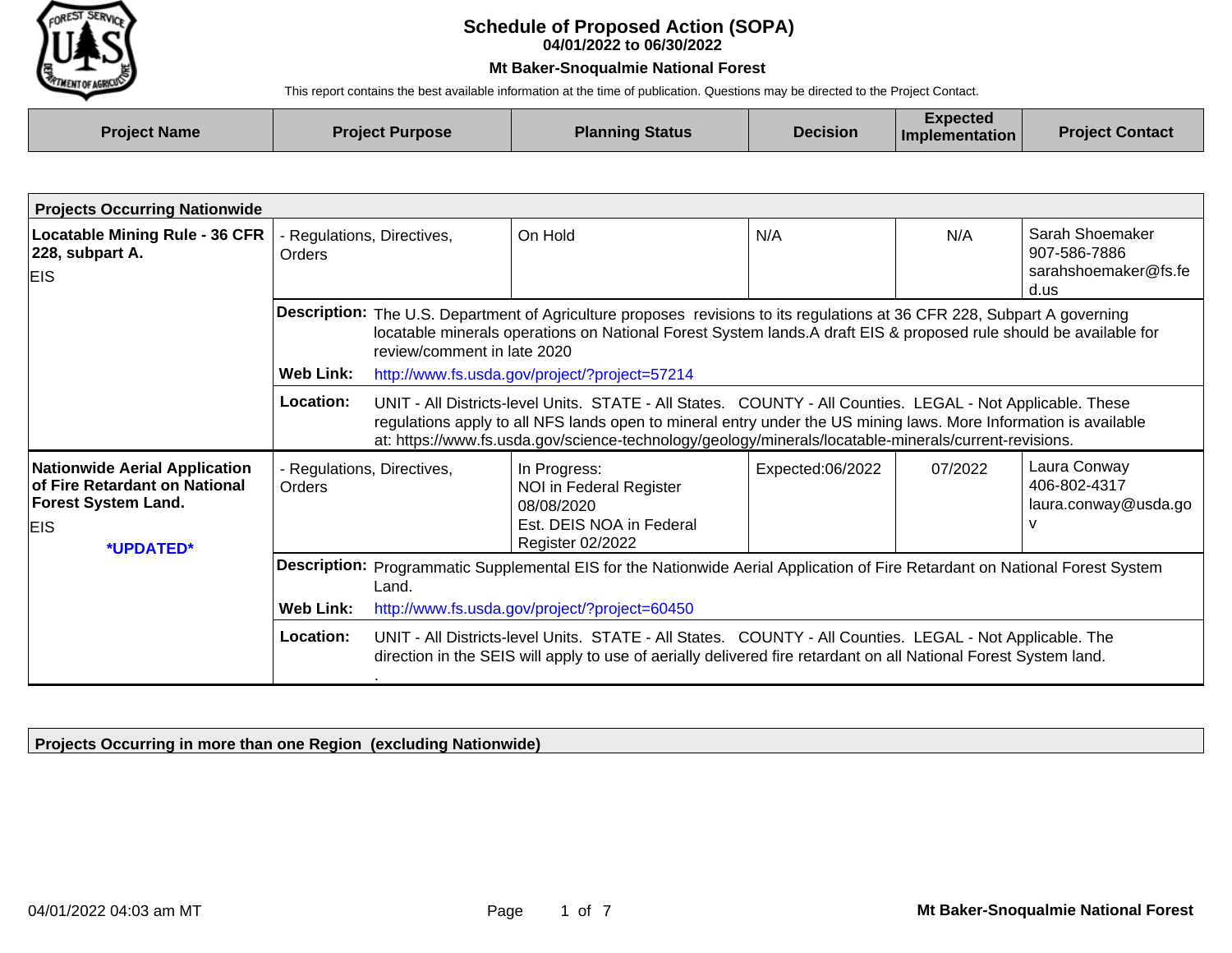| <b>Project Name</b>                                                                  |                  | <b>Project Purpose</b>                               | <b>Planning Status</b>                                                                                                                                                                                                                                                                                                                                                                                                                                                                                                                                                                                                                                                                                                                                                                                                       | <b>Decision</b>  | <b>Expected</b><br>Implementation | <b>Project Contact</b>                                                 |
|--------------------------------------------------------------------------------------|------------------|------------------------------------------------------|------------------------------------------------------------------------------------------------------------------------------------------------------------------------------------------------------------------------------------------------------------------------------------------------------------------------------------------------------------------------------------------------------------------------------------------------------------------------------------------------------------------------------------------------------------------------------------------------------------------------------------------------------------------------------------------------------------------------------------------------------------------------------------------------------------------------------|------------------|-----------------------------------|------------------------------------------------------------------------|
| Projects Occurring in more than one Region (excluding Nationwide)                    |                  |                                                      |                                                                                                                                                                                                                                                                                                                                                                                                                                                                                                                                                                                                                                                                                                                                                                                                                              |                  |                                   |                                                                        |
| <b>Pacific Northwest National</b><br><b>Scenic Trail Comprehensive</b><br>Plan<br>EA |                  | - Recreation management<br>- Special area management | In Progress:<br>Scoping Start 11/01/2017<br>Est. Comment Period Public<br>Notice 01/2023                                                                                                                                                                                                                                                                                                                                                                                                                                                                                                                                                                                                                                                                                                                                     | Expected:08/2023 | 01/2024                           | <b>Becky Blanchard</b><br>503-808-2449<br>becky.blanchard@usda.<br>gov |
|                                                                                      | <b>Web Link:</b> | 6.                                                   | Description: The Comprehensive Plan will develop administrative and management objectives and practices and desired<br>conditions for the Pacific Northwest National Scenic Trail on public lands in Forest Service Regions 1 and Regions<br>http://www.fs.usda.gov/project/?project=52259                                                                                                                                                                                                                                                                                                                                                                                                                                                                                                                                   |                  |                                   |                                                                        |
|                                                                                      | <b>Location:</b> | WA.                                                  | UNIT - Glacier View Ranger District, Mt Baker Ranger District, Bonners Ferry Ranger District, Fortine Ranger<br>District, Three Rivers Ranger District, Three Rivers Ranger District, Republic Ranger District, Tonasket Ranger<br>District, Methow Valley Ranger District, Sullivan Lake Ranger District, Olympic National Forest All Units, Priest<br>Lake Ranger District, Rexford Ranger District. STATE - Idaho, Montana, Washington. COUNTY - Bonner,<br>Boundary, Flathead, Glacier, Lincoln, Clallam, Ferry, Island, Jefferson, Okanogan, Pend Oreille, Skagit, Stevens,<br>Whatcom. LEGAL - Not Applicable. The trail begins at the Continental Divide in Glacier National Park and travels<br>1,200 miles through 7 National Forests, 3 National Parks, BLM, state, tribal, municipal and private lands in MT, ID, |                  |                                   |                                                                        |

| <b>R6 - Pacific Northwest Region</b><br>Mt Baker-Snoqualmie National Forest, Occurring in more than one District (excluding Forestwide) |                                                                                                                                                                                                                                                                                 |                                               |                                                   |                  |         |                                                                                                      |
|-----------------------------------------------------------------------------------------------------------------------------------------|---------------------------------------------------------------------------------------------------------------------------------------------------------------------------------------------------------------------------------------------------------------------------------|-----------------------------------------------|---------------------------------------------------|------------------|---------|------------------------------------------------------------------------------------------------------|
| <b>North Fork Stillaguamish</b><br><b>Restoration Project</b><br>EA<br>*NEW LISTING*                                                    | - Recreation management<br>- Forest products<br>- Watershed management<br>- Road management                                                                                                                                                                                     |                                               | Developing Proposal<br>Est. Scoping Start 04/2022 | Expected:07/2023 | 08/2023 | Melissa Shelley<br>360-677-2258<br>comments-<br>pacificnorthwest-<br>mtbaker-<br>snoqualmie@usda.gov |
|                                                                                                                                         | Description: Landscape scale analysis of habitat restoration, actions to improve ecological conditions, and recreational<br>activities.                                                                                                                                         |                                               |                                                   |                  |         |                                                                                                      |
|                                                                                                                                         | <b>Web Link:</b>                                                                                                                                                                                                                                                                | http://www.fs.usda.gov/project/?project=61659 |                                                   |                  |         |                                                                                                      |
|                                                                                                                                         | Location:<br>UNIT - Mt Baker Ranger District, Darrington Ranger District. STATE - Washington. COUNTY - Skagit,<br>Snohomish. LEGAL - Not Applicable. The project is located northwest of Darrington, WA. It is primarily in Skagit<br>Co, with a small portion in Snohomish Co. |                                               |                                                   |                  |         |                                                                                                      |

**Mt Baker-Snoqualmie National Forest Darrington Ranger District (excluding Projects occurring in more than one District) R6 - Pacific Northwest Region**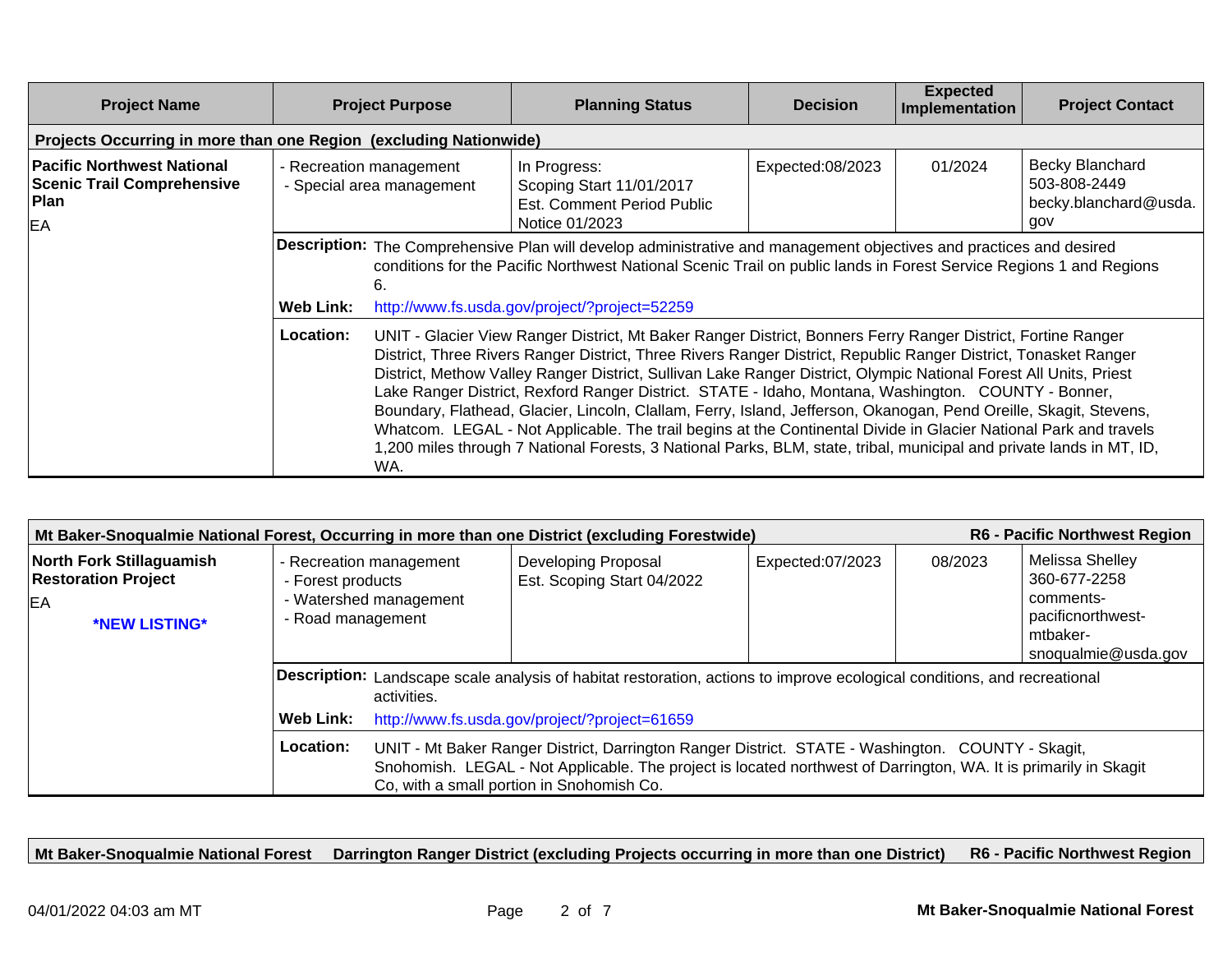| <b>Project Name</b>                                                               |                                                                                                                                                                                                                       | <b>Project Purpose</b>                                                                                                                                                                                                                                                             | <b>Planning Status</b>                                                              | <b>Decision</b>  | <b>Expected</b><br>Implementation | <b>Project Contact</b>                                                                                                 |
|-----------------------------------------------------------------------------------|-----------------------------------------------------------------------------------------------------------------------------------------------------------------------------------------------------------------------|------------------------------------------------------------------------------------------------------------------------------------------------------------------------------------------------------------------------------------------------------------------------------------|-------------------------------------------------------------------------------------|------------------|-----------------------------------|------------------------------------------------------------------------------------------------------------------------|
| Mt Baker-Snoqualmie National Forest                                               |                                                                                                                                                                                                                       |                                                                                                                                                                                                                                                                                    | Darrington Ranger District (excluding Projects occurring in more than one District) |                  |                                   | <b>R6 - Pacific Northwest Region</b>                                                                                   |
| <b>USGS Glacier Peak Seismic</b><br><b>Monitoring Stations</b><br>EA<br>*UPDATED* |                                                                                                                                                                                                                       | - Special use management                                                                                                                                                                                                                                                           | In Progress:<br><b>Objection Period Legal Notice</b><br>01/14/2022                  | Expected:06/2022 | 07/2022                           | <b>Todd Griffin</b><br>(425) 783-6033<br>comments-<br>pacificnorthwest-<br>mtbaker-snoqualmie-<br>darrington@fs.fed.us |
|                                                                                   | Description: This project would issue a 30-year permit for USGS to install and maintain four seismic monitoring stations around<br>Glacier Peak.<br><b>Web Link:</b><br>http://www.fs.usda.gov/project/?project=46957 |                                                                                                                                                                                                                                                                                    |                                                                                     |                  |                                   |                                                                                                                        |
|                                                                                   | Location:                                                                                                                                                                                                             | UNIT - Darrington Ranger District. STATE - Washington. COUNTY - Snohomish. LEGAL - T30N, R14E,<br>Sections 24 and 29, and T30N, R12E, Section 5 and T31N, R15E, Section 5. All project sites are located in<br>Glacier Peak Wilderness, 4 to 8 miles from the top of Glacier Peak. |                                                                                     |                  |                                   |                                                                                                                        |

| Mt Baker-Snoqualmie National Forest                       |                  |                                                      | Mt Baker Ranger District (excluding Projects occurring in more than one District)               |                  |         | <b>R6 - Pacific Northwest Region</b> |  |
|-----------------------------------------------------------|------------------|------------------------------------------------------|-------------------------------------------------------------------------------------------------|------------------|---------|--------------------------------------|--|
| ∣Mt. Baker Ski Area:<br><b>Maintenance Shop Expansion</b> |                  | - Special use management                             | In Progress:<br>Scoping Start 05/17/2021                                                        | Expected:05/2022 | 06/2022 | Seth Greenfield<br>360-854-2612      |  |
| <b>CE</b>                                                 |                  |                                                      |                                                                                                 |                  |         | sgreenfield@fs.fed.us                |  |
|                                                           |                  | Description: Expansion of existing maintenance shop. |                                                                                                 |                  |         |                                      |  |
|                                                           | <b>Web Link:</b> | http://www.fs.usda.gov/project/?project=60072        |                                                                                                 |                  |         |                                      |  |
|                                                           | Location:        | 21. Mt. Baker Ski Area.                              | UNIT - Mt Baker Ranger District. STATE - Washington. COUNTY - Whatcom. LEGAL - T39N R09E Sec16- |                  |         |                                      |  |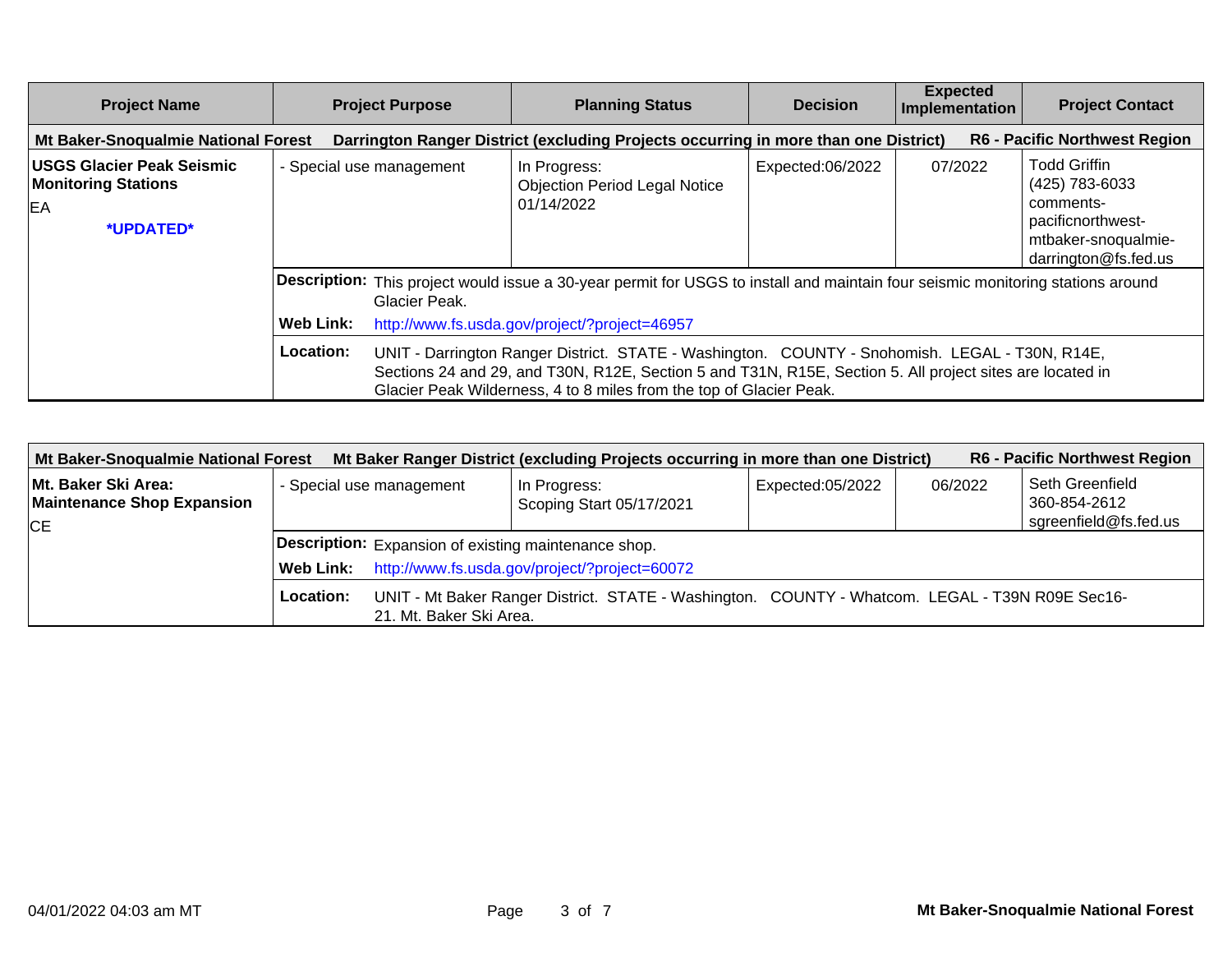| <b>Project Name</b>                                                                                                                                    |                                                                              | <b>Project Purpose</b>              | <b>Planning Status</b>                                                                                                                                                                                                                                                                                                                                                                                                                       | <b>Decision</b>  | <b>Expected</b><br>Implementation | <b>Project Contact</b>                                                                                       |
|--------------------------------------------------------------------------------------------------------------------------------------------------------|------------------------------------------------------------------------------|-------------------------------------|----------------------------------------------------------------------------------------------------------------------------------------------------------------------------------------------------------------------------------------------------------------------------------------------------------------------------------------------------------------------------------------------------------------------------------------------|------------------|-----------------------------------|--------------------------------------------------------------------------------------------------------------|
| Mt Baker-Snoqualmie National Forest                                                                                                                    |                                                                              |                                     | Mt Baker Ranger District (excluding Projects occurring in more than one District)                                                                                                                                                                                                                                                                                                                                                            |                  |                                   | R6 - Pacific Northwest Region                                                                                |
| <b>North Fork Nooksack</b><br><b>Vegetation Management Project</b><br>EA                                                                               | - Wildlife, Fish, Rare plants<br>- Forest products<br>- Watershed management |                                     | In Progress:<br><b>Comment Period Public Notice</b><br>03/04/2021                                                                                                                                                                                                                                                                                                                                                                            | Expected:05/2022 | 06/2022                           | <b>Bethany Parker</b><br>541-523-1279<br>bethany.parker@usda.g<br>OV                                         |
|                                                                                                                                                        | <b>Web Link:</b>                                                             | storymap: https://arcg.is/yHC49     | Description: Project would cut, and in some cases remove, trees in certain areas to improve wildlife habitat, enhance<br>huckleberry areas, improve forest stand conditions, and contribute to the economy via timber harvest. View<br>http://www.fs.usda.gov/project/?project=58218                                                                                                                                                         |                  |                                   |                                                                                                              |
|                                                                                                                                                        | Location:                                                                    | Forest, Whatcom County, Washington. | UNIT - Mt Baker Ranger District. STATE - Washington. COUNTY - Whatcom. LEGAL - 38N 6E Sec. 1,2,11-<br>13; 38N 7E 3-10, 16-18; 39N 6E 1,25,35,36; 39N 7E 1-17. 20-24, 27-34; 39N 8E 1-22,28-30; 39N 9E 6; 40N<br>7E 1-36; 40N 8E 6-8,17-20,25, 29-36; 40N 9E 15,16,19-21,29-32; 41N 7E 31-35. The project is located near<br>the town of Glacier, along Highway 542 within the Mt. Baker Ranger District of the Mt. Baker-Snoqualmie National |                  |                                   |                                                                                                              |
| <b>Rainbow and Swift Creek</b><br>Crossings<br><b>CE</b>                                                                                               |                                                                              | - Recreation management             | On Hold                                                                                                                                                                                                                                                                                                                                                                                                                                      | N/A              | N/A                               | <b>Daniel McDermott</b><br>360-854-2611<br>comments-<br>pacificnorthwest-<br>mtbaker-<br>snoqualmie@usda.gov |
| Description: Construction of two new crossings: Rainbow and Swift Creek and the construction of one new mile of trail to<br>connect two new crossings. |                                                                              |                                     |                                                                                                                                                                                                                                                                                                                                                                                                                                              |                  |                                   |                                                                                                              |
|                                                                                                                                                        | <b>Web Link:</b>                                                             |                                     | http://www.fs.usda.gov/project/?project=56421                                                                                                                                                                                                                                                                                                                                                                                                |                  |                                   |                                                                                                              |
|                                                                                                                                                        | Location:                                                                    | Baker-Snoqualmie National Forest.   | UNIT - Mt Baker Ranger District. STATE - Washington. COUNTY - Whatcom. LEGAL - T38N, R9E, Sec. 17,<br>18, 19 & 20. The project is located North/Northwest of Baker Laker within the Mt. Baker Ranger District of the Mt.                                                                                                                                                                                                                     |                  |                                   |                                                                                                              |

**Mt Baker-Snoqualmie National Forest Skykomish Ranger District (excluding Projects occurring in more than one District) R6 - Pacific Northwest Region**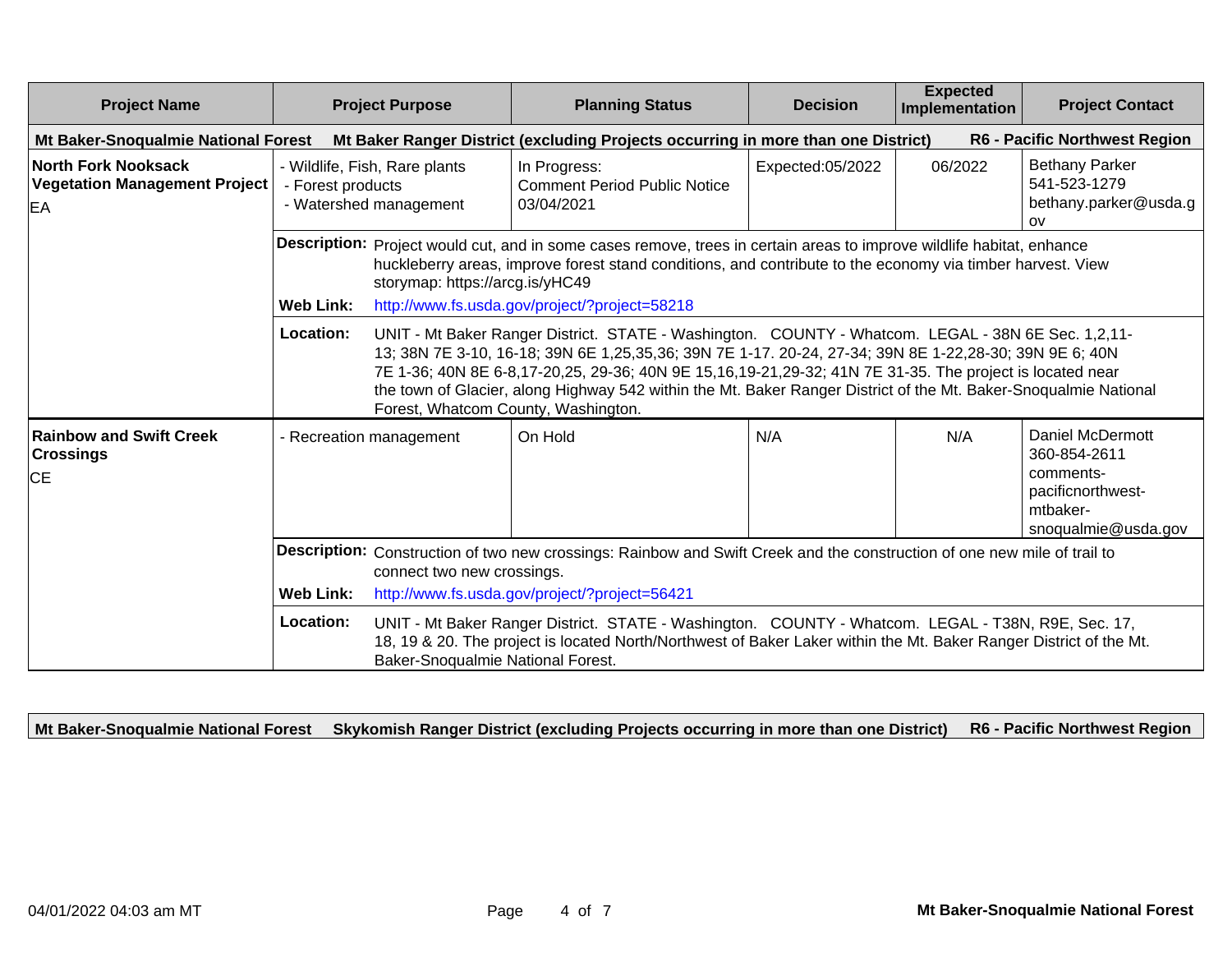| <b>Project Name</b>                             | <b>Project Purpose</b>                                                                                                                                                                                              | <b>Planning Status</b>                                                                                                                                                                                                                                  | <b>Decision</b> | <b>Expected</b><br>Implementation | <b>Project Contact</b>                                                                                             |
|-------------------------------------------------|---------------------------------------------------------------------------------------------------------------------------------------------------------------------------------------------------------------------|---------------------------------------------------------------------------------------------------------------------------------------------------------------------------------------------------------------------------------------------------------|-----------------|-----------------------------------|--------------------------------------------------------------------------------------------------------------------|
| Mt Baker-Snoqualmie National Forest             |                                                                                                                                                                                                                     | Skykomish Ranger District (excluding Projects occurring in more than one District)                                                                                                                                                                      |                 |                                   | <b>R6 - Pacific Northwest Region</b>                                                                               |
| <b>Alpine Baldy Trail Phase II</b><br><b>CE</b> | - Recreation management                                                                                                                                                                                             | On Hold                                                                                                                                                                                                                                                 | N/A             | N/A                               | <b>Tom Davis</b><br>360-677-2242<br>FS-comments-<br>pacificnorthwest-<br>mtbaker-snoqualmie-<br>skykomish@usda.gov |
|                                                 | alternate route.                                                                                                                                                                                                    | Description: Construct approx. 4.6 miles of trail to complete Alpine Baldy Trail #1240.1, mountain bike trail loop and a separate<br>hiker only trail to connect the Beckler Peak Trail to Alpine Baldy. Includes singletrack Mtn bike route to provide |                 |                                   |                                                                                                                    |
|                                                 | Location:                                                                                                                                                                                                           | UNIT - Skykomish Ranger District. STATE - Washington. COUNTY - King. LEGAL - Not Applicable.<br>Approximately 5 miles NE of Skykomish, WA.                                                                                                              |                 |                                   |                                                                                                                    |
| <b>Lowe Creek Road Reroute</b><br>ICE.          | - Special use management                                                                                                                                                                                            | On Hold                                                                                                                                                                                                                                                 | N/A             | N/A                               | Eric Ozog<br>360-691-4396<br>comments-<br>pacificnorthwest-<br>mtbaker-snoqualmie-<br>skykomish@usda.gov           |
|                                                 | Description: Weyerhaeuser has requested to construct a new segment of road around a landslide to regain access to privately<br>owned land. Approximately 600 feet of the new road construction would be on FS land. |                                                                                                                                                                                                                                                         |                 |                                   |                                                                                                                    |
|                                                 | Location:                                                                                                                                                                                                           | UNIT - Skykomish Ranger District. STATE - Washington. COUNTY - King. LEGAL - Not Applicable. On the<br>west side of the Skykomish River, about 1 mile South of the town of Baring, WA.                                                                  |                 |                                   |                                                                                                                    |

|           | Mt Baker-Snoqualmie National Forest Snoqualmie Ranger District (excluding Projects occurring in more than one | <b>R6 - Pacific Northwest Region</b> |
|-----------|---------------------------------------------------------------------------------------------------------------|--------------------------------------|
| District) |                                                                                                               |                                      |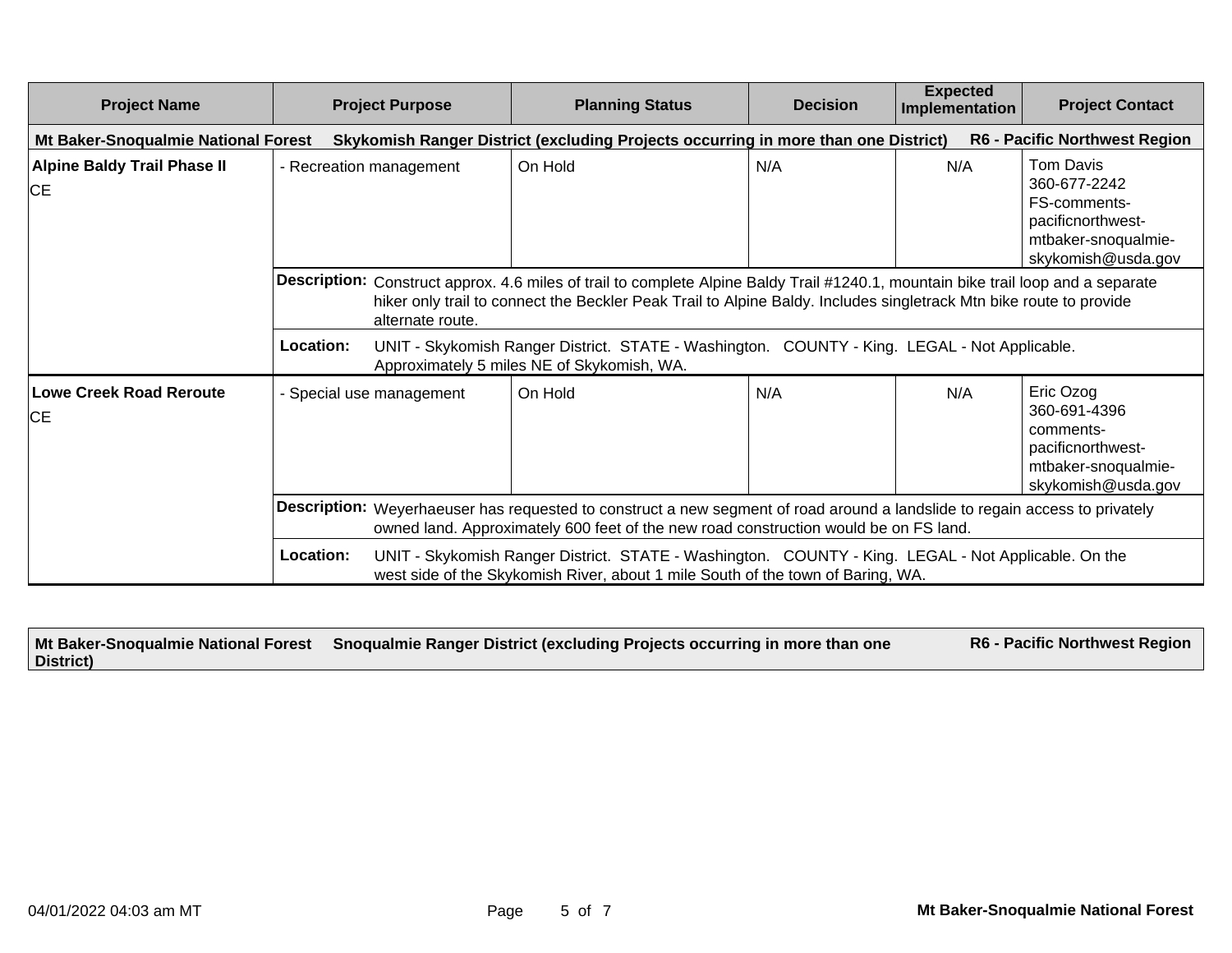| <b>Project Name</b>                                                                                                                    | <b>Project Purpose</b>                                                                                              | <b>Planning Status</b>                                                                                                                                                                                                                                                                                                                                                                                                                                                                                                      | <b>Decision</b>  | <b>Expected</b><br>Implementation | <b>Project Contact</b>                                                                                           |
|----------------------------------------------------------------------------------------------------------------------------------------|---------------------------------------------------------------------------------------------------------------------|-----------------------------------------------------------------------------------------------------------------------------------------------------------------------------------------------------------------------------------------------------------------------------------------------------------------------------------------------------------------------------------------------------------------------------------------------------------------------------------------------------------------------------|------------------|-----------------------------------|------------------------------------------------------------------------------------------------------------------|
| Mt Baker-Snoqualmie National Forest<br>District)                                                                                       |                                                                                                                     | Snoqualmie Ranger District (excluding Projects occurring in more than one                                                                                                                                                                                                                                                                                                                                                                                                                                                   |                  |                                   | R6 - Pacific Northwest Region                                                                                    |
| <b>7222 Connector Road</b><br>EA                                                                                                       | - Watershed management                                                                                              | On Hold                                                                                                                                                                                                                                                                                                                                                                                                                                                                                                                     | N/A              | N/A                               | Melissa Shelley<br>541-523-1929<br>comments-<br>pacificnorthwest-<br>mtbaker-snoqualmie-<br>snoqualmie@fs.fed.us |
|                                                                                                                                        | <b>Web Link:</b><br>Location:<br>R10E. Sec 12.                                                                      | Description: Construct approx .25 mile road to connect Rd 7222 with Rd 7224. Decommission approx. 3.8 miles of road at high<br>risk for aquatics. Project was scoped with Snoquera Landscape Analysis (Proj #51969) and includes a project-<br>specific Forest Plan amendment<br>http://www.fs.usda.gov/project/?project=52151<br>UNIT - Snoqualmie Ranger District. STATE - Washington. COUNTY - Pierce. LEGAL - Not Applicable. T18N,                                                                                     |                  |                                   |                                                                                                                  |
| <b>Middle Fork Snoqualmie and</b><br><b>Pratt Wild and Scenic Rivers</b><br><b>Comprehensive River</b><br><b>Management Plan</b><br>EA | - Land management planning<br>- Recreation management<br>- Special area management<br>- Wildlife, Fish, Rare plants | In Progress:<br><b>Objection Period Legal Notice</b><br>01/29/2021                                                                                                                                                                                                                                                                                                                                                                                                                                                          | Expected:03/2022 | 04/2022                           | Sarah Lange<br>425-783-6023<br>comments-<br>pacificnorthwest-<br>mtbaker-snoqualmie-<br>snoqualmie@fs.fed.us     |
|                                                                                                                                        | <b>Web Link:</b><br>Location:                                                                                       | Description: A comprehensive river management plan (CRMP) and final river corridor boundary is required by the Wild and<br>Scenic River Act of 1968 to provide for the protection of the river values.<br>http://www.fs.usda.gov/project/?project=53997<br>UNIT - Snoqualmie Ranger District. STATE - Washington. COUNTY - King. LEGAL - Not Applicable. North<br>and east of North Bend, WA; designated areas include the upper 28.2 miles of the Middle Fork Snoqualmie River<br>and the entire Pratt River (10.1 miles). |                  |                                   |                                                                                                                  |